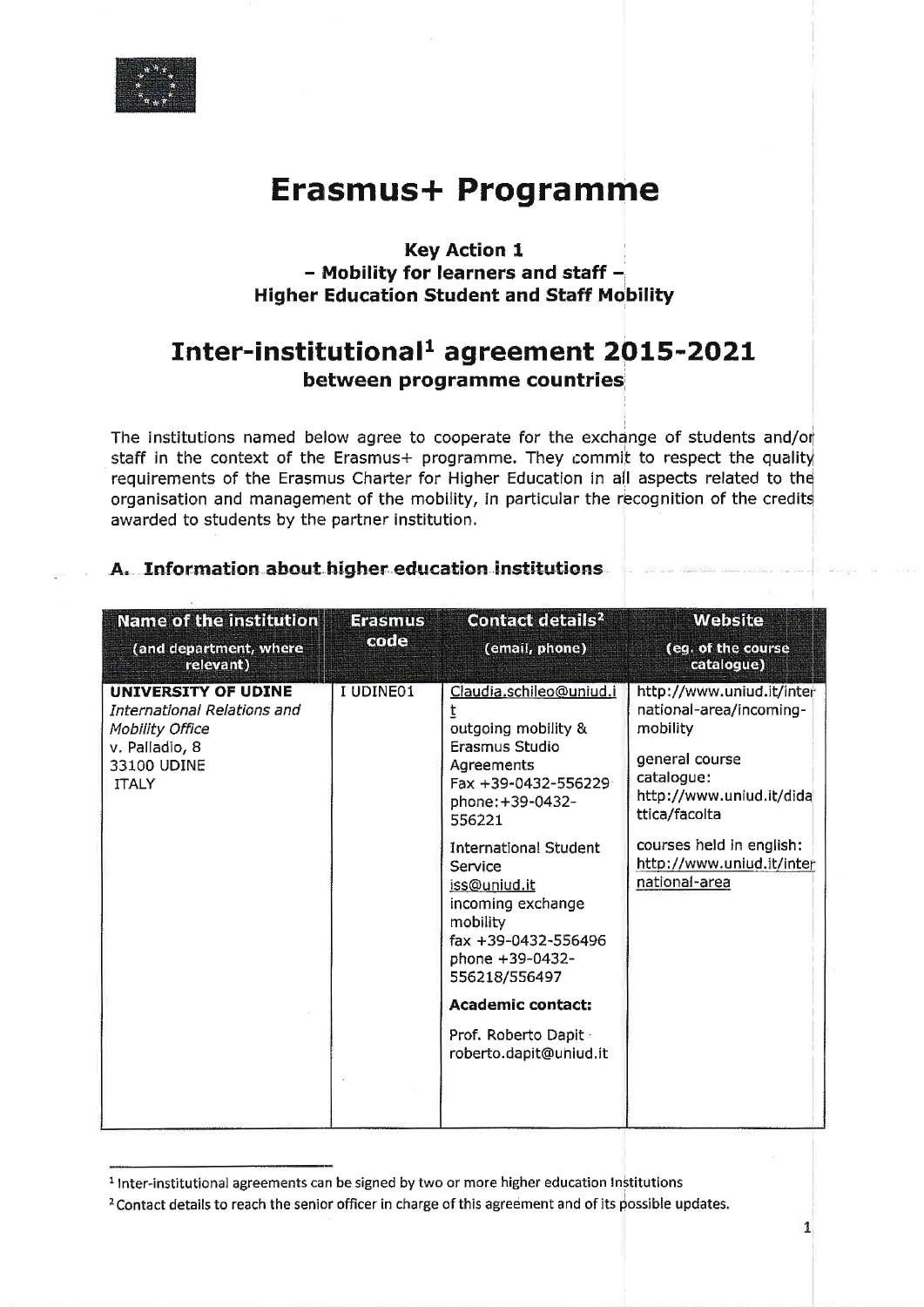| Juraj Dobrila University Pula<br>Ivona Peternel<br>Zagrebacka 30<br>HR 52100 Pula | HR Pula01 | Ivona Peternel<br>Ivona.peternel@unipu.hr<br>+38552377088                                                                                                                     | Course<br>catalogue/Incomings:<br>http://www.unipu.hr/indexl<br>$php$ ?id=1353&L=0                 |
|-----------------------------------------------------------------------------------|-----------|-------------------------------------------------------------------------------------------------------------------------------------------------------------------------------|----------------------------------------------------------------------------------------------------|
| <b>Department of Educational</b><br><b>Sciences</b>                               |           | Assistant Professor, Ph.D.<br>Ivana Paula Gortan Carlin.<br><b>ECTS</b> coordinator<br>igcarlin@unipu.hr<br>Irene Rigo, lecturer<br><b>ECTS</b> coordinator<br>irigo@unipu.hr | http://www.unipu.hr/index.<br>$php$ ?id=123&L=2<br>http://www.unipu.hr/index.<br>$php$ ?id=123&L=1 |

# B. Mobility numbers<sup>3</sup> per academic year

If the agreement is slgned for more than one academic year:

The partners commit to amend the table below in case of changes in the mobility data by no later than the end of October in the preceding academic year,

| <b>FROM</b><br>ΠO<br>[Erasmus]<br>[Erasmus | <b>Subject</b><br>area<br>code                 | <b>Subject area</b><br>name<br>$\ast$ | <b>Study</b><br>cycle                            | <b>Number of student</b><br>mobility periods                    |                                                                                                                 |                                                                                |
|--------------------------------------------|------------------------------------------------|---------------------------------------|--------------------------------------------------|-----------------------------------------------------------------|-----------------------------------------------------------------------------------------------------------------|--------------------------------------------------------------------------------|
| code of the<br>sending<br>institution]     | code of<br>the<br>receiving<br>institutio<br>m | 来<br>[ISCED]                          |                                                  | [short<br>cycle,<br>$1^{st}$<br>$2^{nd}$ or<br>$3^{rd}1$<br>$*$ | Student<br>Mobility for<br><b>Studies</b><br>[total number of<br>students and total<br>number of<br>$months*$ ] | <b>Student</b><br><b>Mobility</b><br>for<br><b>Trainees</b><br>hips.<br>$\ast$ |
| I UDINE01                                  | HR PULA01                                      | 0111                                  | <b>Education science</b><br>$(05.7, 05.8 - 142)$ | 1, 2, 3                                                         | $2 X 5 = 10$                                                                                                    |                                                                                |
| HR PULA01                                  | I UDINE01                                      | 0111                                  | <b>Education science</b><br>$(05.7, 05.8 - 142)$ | 1,2,3                                                           | $2 X 5 = 10$                                                                                                    | $- -$                                                                          |

<sup>&</sup>lt;sup>3</sup> Mobility numbers can be given per sending/receiving institutions and per education field (optional\*: http://www.uis.unesco.org/Education/Pages/international-standard-classification-of-education.aspx)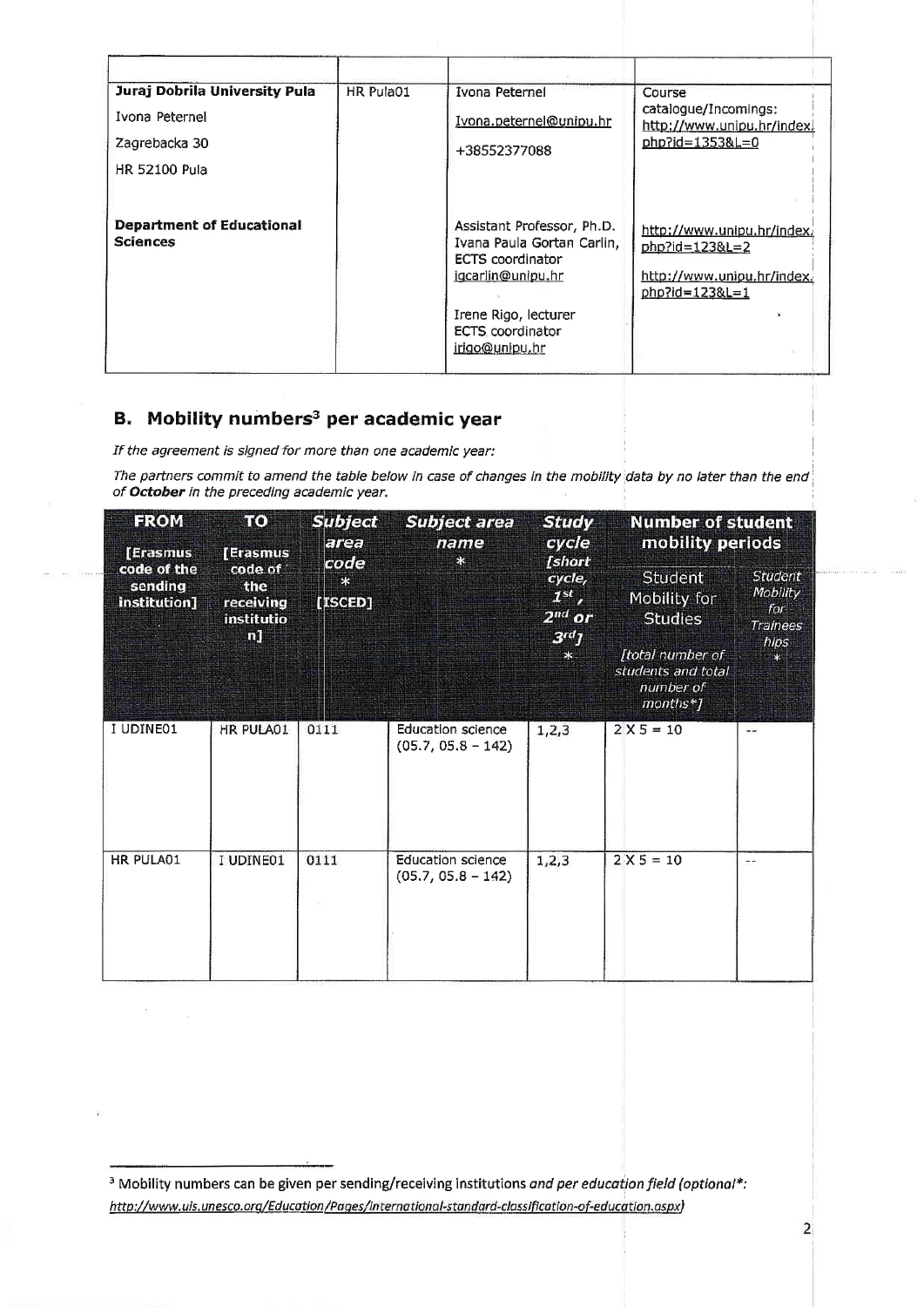[\*Optional: subject area code & name and study cycle are optional. Inter-institutional agreements are not compulsory for Student Mobility for Traineeships or Staff Mobility for Training. Institutions may agree to cooperate on the organisation of traineeship; in this case they should indicate the number of students that they intend to send to the partner country. Total duration in months/days of the student/staff mobility periods or average duration can be indicated if relevant.1

| <b>FROM</b><br><b>TO</b><br>[Erasmus<br>[Erasmus] |                                          | <b>Subject</b><br><b>Subject area</b><br>area<br>name<br>code<br>540 |                                                  | <b>Number of staff mobility</b><br>periods |                                                                                                                         |                                       |
|---------------------------------------------------|------------------------------------------|----------------------------------------------------------------------|--------------------------------------------------|--------------------------------------------|-------------------------------------------------------------------------------------------------------------------------|---------------------------------------|
| code of the<br>sending<br>institution]            | code of the<br>receiving<br>institution] | [ISCED]                                                              |                                                  |                                            | <b>Staff Mobility</b><br>for Teaching<br>[total number of<br>days of teaching<br>periods or<br>average duration<br>3* J | <b>Staff Mobility</b><br>for Training |
| I UDINE01                                         | HR PULA01                                | 0111                                                                 | <b>Education science</b><br>$(05.7, 05.8 - 142)$ | 2                                          | 8 hours per<br>week                                                                                                     |                                       |
| HR PULA01                                         | I UDINE01                                | 0111                                                                 | Education science<br>$(05.7, 05.8 - 142)$        | $\overline{2}$                             | 8 hours per<br>week                                                                                                     |                                       |

### C, Recommended language, skills

The sending institution, following agreement with the receiving institution, is responsible for providing support<br>to its nominated candidates so that they can have the recommended language skills at the start of the study

| <b>Receiving</b><br><b>Optional:</b><br><i>institution</i><br><b>Subject</b><br>area |  | Language<br>of<br>instruc- | <b>Language</b><br>of<br>instruc- | <b>Recommended language of</b><br>instruction level <sup>4</sup> |                                              |  |
|--------------------------------------------------------------------------------------|--|----------------------------|-----------------------------------|------------------------------------------------------------------|----------------------------------------------|--|
| [Erasmus]<br>code]                                                                   |  | tion 1                     | tion 2                            | <b>Student Mobility</b><br>for Studies                           | <b>Staff Mobility for</b><br><b>Teaching</b> |  |
|                                                                                      |  |                            |                                   | [Minimum]<br>recommended level:<br>B1                            | [Minimum<br>recommended level:<br>B21        |  |
| I UDINE01                                                                            |  | Italian                    | Italian                           | A2 Italian                                                       |                                              |  |
| <b>HR PULA01</b>                                                                     |  | English<br>Italian         | English<br>Italian                | <b>B2 English</b><br>B2 Italian                                  | <b>B2 English</b><br><b>B2 Italian</b>       |  |

<sup>&</sup>lt;sup>4</sup> For an easier and consistent understanding of language requirements, use of the Common European Framework of Reference for Languages (CEFR) is recommended, see

http://europass.cedefop.europa.eu/en/resources/european-language-levels-cefr

<sup>&</sup>lt;sup>4a</sup> To be completed if necessary, other requirements may be added on academic or organisational aspects, e.g. the selection criteria for students and staff; measures for preparing, receiving and ihtegrating mobile students and/or staff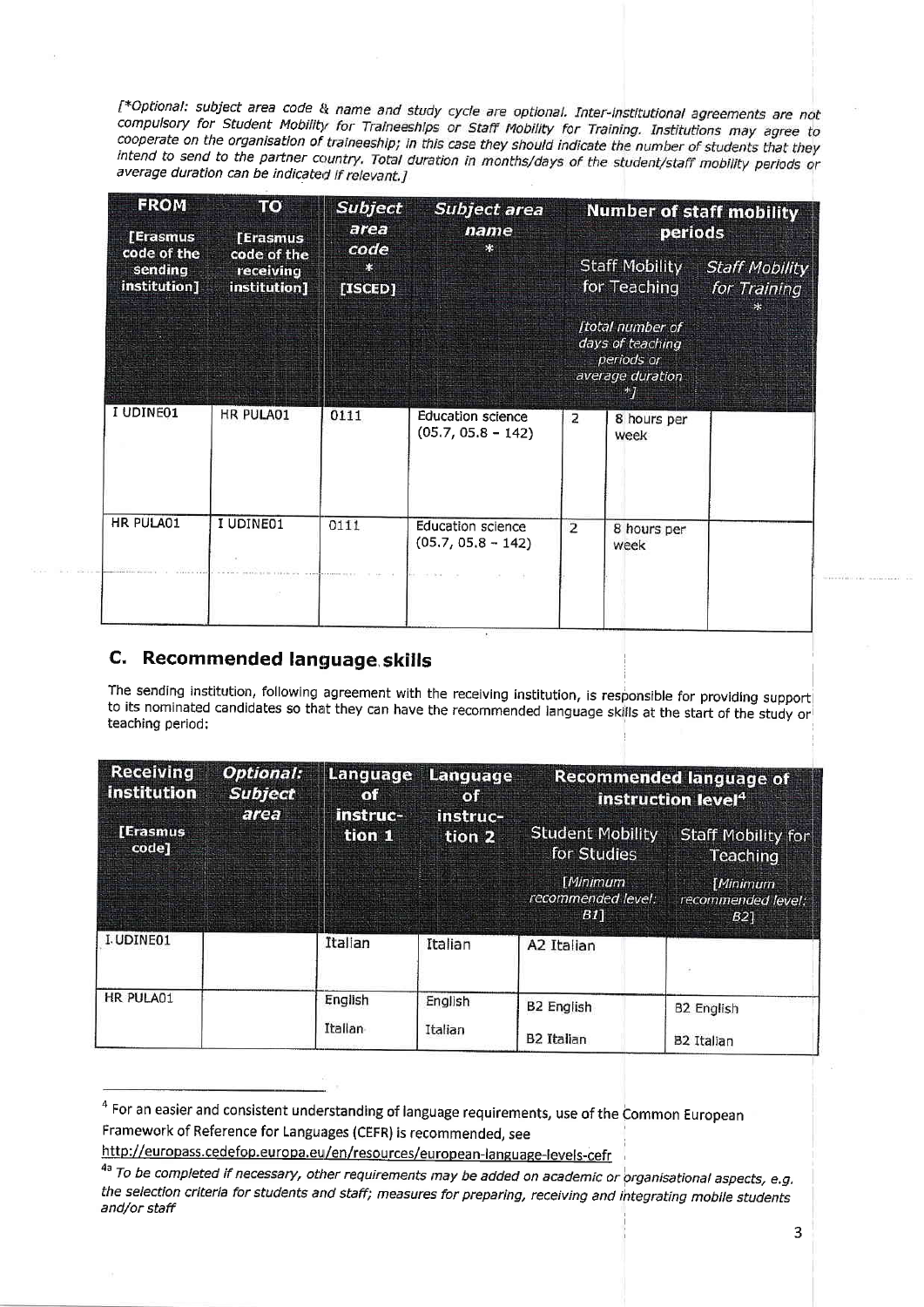For more details on the language of Instruction recommendations, see the course catalogue of each institution [Links provided on the first page].

-At the University of Udine: Courses held in english can be offered within some study courses. The student can check the list on our web-siter http://www.uniud.itlinternational-area

### D. Additional requirements<sup>5a</sup>

#### At the University of Udine:

The original transcript of records (no carbon copy is accepted) with the exams done by the Italian student can be given or sent directly to him/her OR to the International Relations and Mobility Office of I UDINEO1.

The Learning Agreement or the changed Learning Agreement has to be given to the Italian student who will submit to the approval of the professor coordinator.

The incoming Erasmus student/partner universities can check information about extension of study period and changes to the original L. Agreement on the web site of I UDINEO1:

-http://www.uniud.it/international-area/incoming-

mobility/Prolungamento%20periodo%20di%20studio%20-

%20Extension%20study%20period/prolungamento-del-periodo-di-studio?lingua=eng

- http://www.uniud.it/international-area/incoming-mobility/modifiche-piano-di-studichanges-to-original-proposed-learning-agreement/modifiche-piano-di-studi-learningagreement?lingua=eng

HR PULA01:No special infrastructure

#### E. Calendar

1. Applications/information on nominated students must reach the receiving institution by:

| <b>Receiving institution</b><br>[Erasmus code] | <b>Autumn semester</b><br>[month]               | <b>Spring semester</b><br>[month]                   |
|------------------------------------------------|-------------------------------------------------|-----------------------------------------------------|
| I UDINE01                                      | 15 May (nomination letter)                      | 30 September<br>(nomination letter)                 |
| HR PULA01                                      | Nomination and application<br>deadline: 15 June | Nomination and application<br>deadline: 30 November |

- I UDINE01 will send a detailed Erasmus nomination list by e-mail. It cannot be quaranteed another modality to nominate Erasmus students from I UDINEO1.

- Paftner Universities have to send a detailed Erasmus nomination list by e-mail (to iss@uniud.it). I UDINEO1 cannot guarantee the acceptance of another modality to nominate Erasmus students by partner Universities (such as online nominations etc...).

- I UDINEO1 will send its decision (information package) within 8 weeks at the maximum from the reception of the nomination letter.

Erasmus incoming student at I UDINEO1 has to collect the Transcript of Records before leaving Udine, otherwise the Transcript of Records will be issued and sent by I UDINE01 nd later than 5 weeks directly to the personal post address of the student,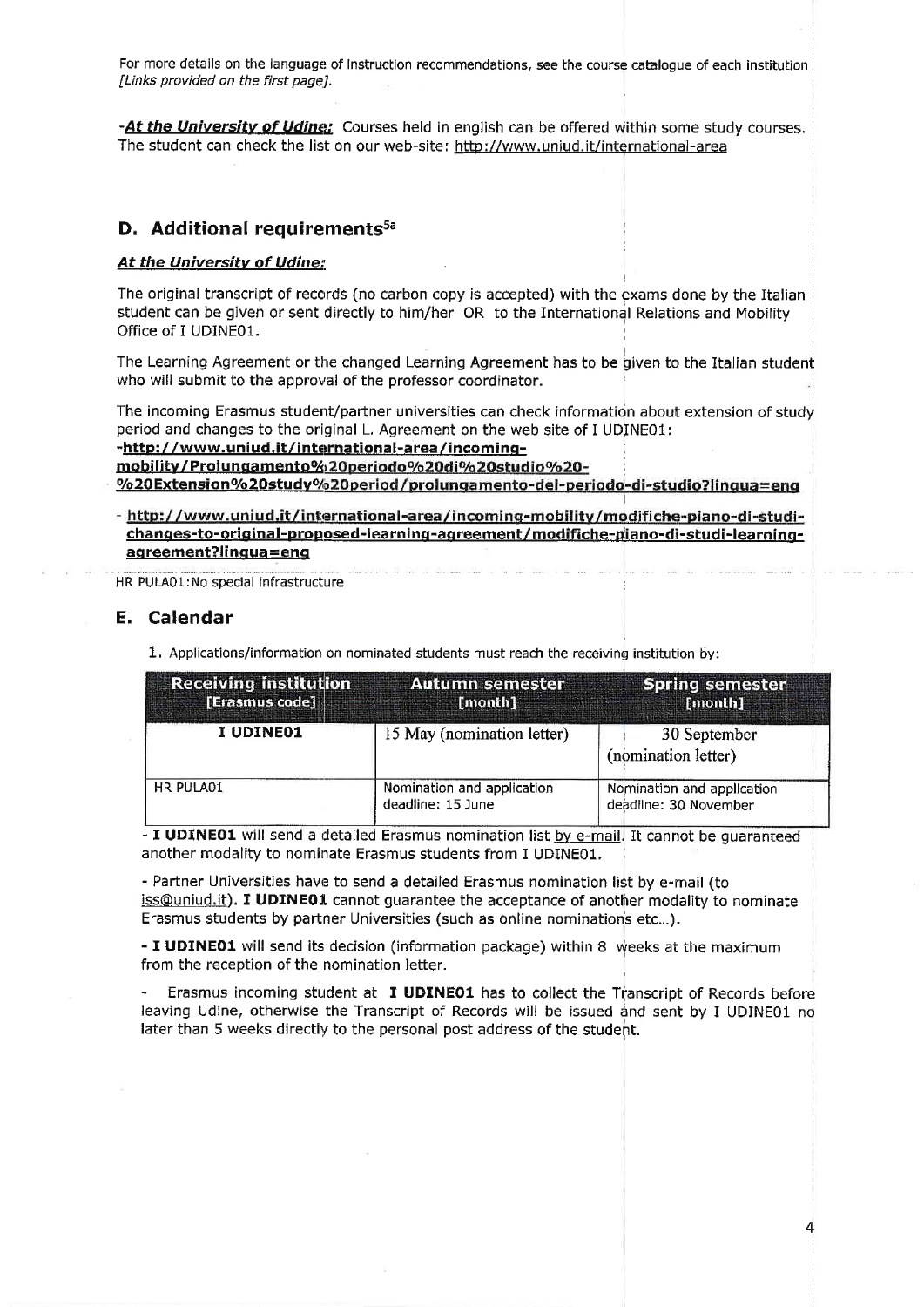2. The receiving Institution will send its decision within the following time frame:

HRPULAOI: we accept all students that are nominated by the patner institution. Official letters of acceptance will be sent out to the students within 6 weeks after the deadline for application.

#### Partner Institutioni

- 3. A Transcript of Records will be issued by the receiving institution no later than 5 weeks after the assessment period has finished at the receiving HEI. [It should normally not exceed five weeks according to the Erasmus Charter for Higher Education guidelines]
- 4. Termination of the agreement

This agreement will be in effect for the full duration of the ERASMUS+ Programme. In case of premature termination, a notice of at least one academic year will be given. This means that a unilateral decision to discontinue the exchanges notified to the other party by 1 September 20XX will only take effect as of 1 September 20XX+1. Neither the European Commission nor the National Agencies can be held responsible in case of a conflict.

#### F. Information

#### 1. Grading systems of the institutions<sup>62</sup>

#### HRPULA01

| European:        | Croatian:                               |
|------------------|-----------------------------------------|
| $A = 90 - 100\%$ | $5$ (excellent) = $89 - 100\%$ of grade |
| $B = 80 - 89,9%$ | 4 (very good) = $76 - 88,9\%$ of grade  |
| $C = 70 - 79,9%$ | $3 (good) = 63 - 75,9%$ of grade        |
| $D = 60 - 69,9%$ | $-2$ (sufficient) = 50 - 62,9% of grade |

#### ECTS credits:

one semester 30 ECTS credits

one fulf academic year 60 ECTS credits in the state of the state of the state of the state of the state of the state of the state of the state of the state of the state of the state of the state of the state of the state of the state of the stat

| <b>Institution</b><br>[Erasmus code] | <b>WEB PAGE</b>                                                                                                             |
|--------------------------------------|-----------------------------------------------------------------------------------------------------------------------------|
| I UDINE01                            | http://www.uniud.it/international-area/incoming-<br>mobility/tabella-voti-ects-ects-labels/tabella-voti-<br>ects?lingua=eng |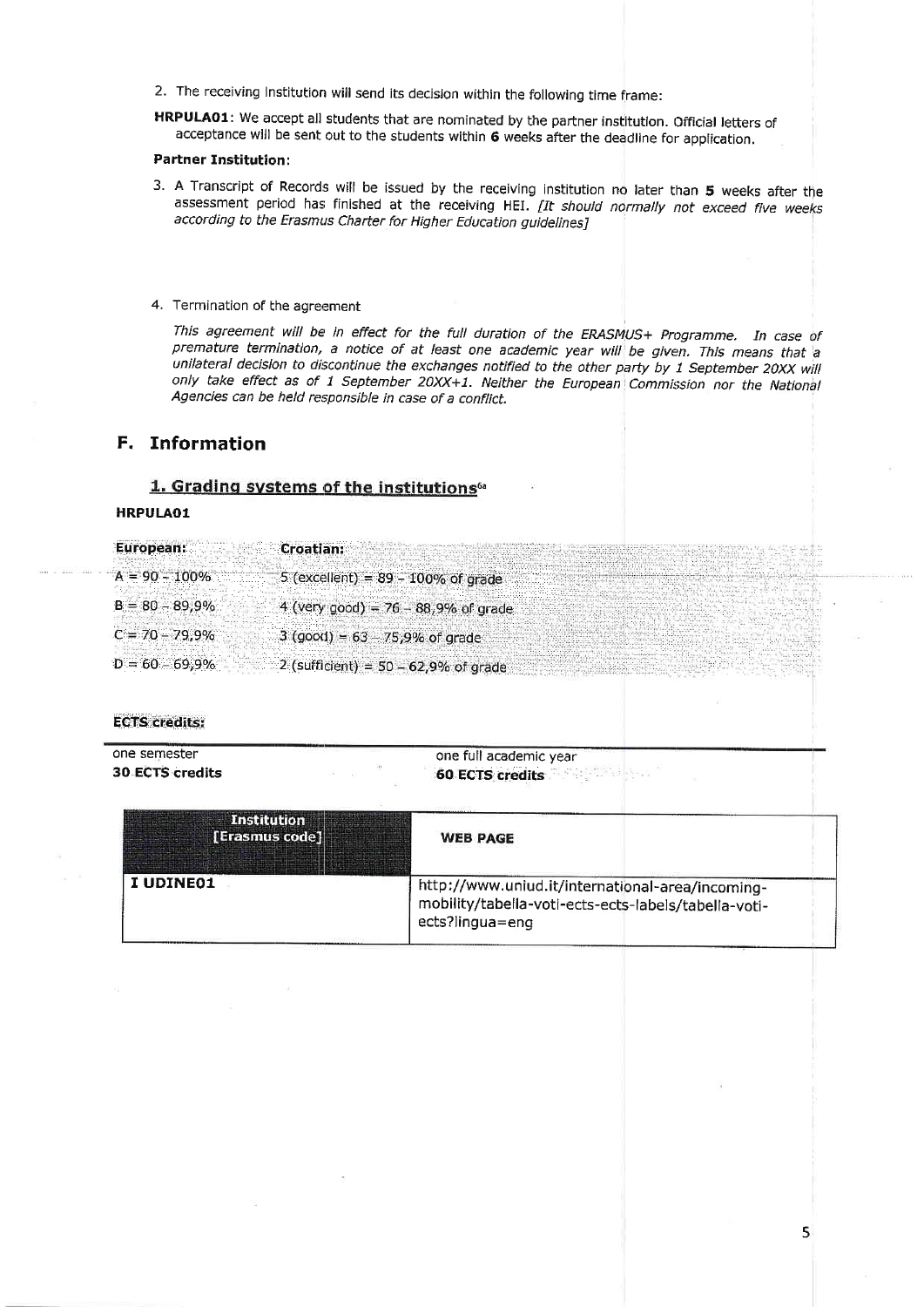#### Partner institution:

#### ?. Visa

The sending and receiving institutions will provide assistance, when required, in securing visas for incoming and outbound mobile participants, according to the requirements of the Erasmus Charter for Higher Educatlon.

Informatlon and assistance can be provided by the following contact poihts and information sources:

| <b>Institution</b><br>[Erasmus code] | <b>Contact details</b><br>(email, phone) | <b>Website for information</b>                                                                                                                       |  |
|--------------------------------------|------------------------------------------|------------------------------------------------------------------------------------------------------------------------------------------------------|--|
| UDINE01                              |                                          | http://www.uniud.it/international-<br>area/incoming-mobility/vivere-a-<br>udine_living_in_udine/issue-<br>renewal-of-residence-<br>permit?lingua=eng |  |
| HR PULA01                            | Ministry of Foreign<br><b>Affairs</b>    | Web site: http://www.mvep.hr/                                                                                                                        |  |

#### 3, Insurance

The sending and receiving institutions will provide assistance in obtaining insurance for incoming and outbound mobile participants, according to the requirements of the Erasmus Charter for Higher Education.

The receiving institution will inform mobile participants of cases in which insurance cover is not automatically provided. Information and assistance can be provided by the following contact points and information sources:

At the University of Udine: Non Eu students can provide personally to get a private insurance in order to obtain the VISA for the study period.

Eu students can ask to the home authorities for the European Health Insurance ("TEAM") for the full Erasmus study period.

| <b>Institution</b> | <b>Contact details</b>            | Website for               |
|--------------------|-----------------------------------|---------------------------|
| [Erasmus code]     | (email, phone)                    | <b>information</b>        |
| HR PULA01          | Croatian Health Insurance<br>Fund | Web site: www.hzzo-net.hr |